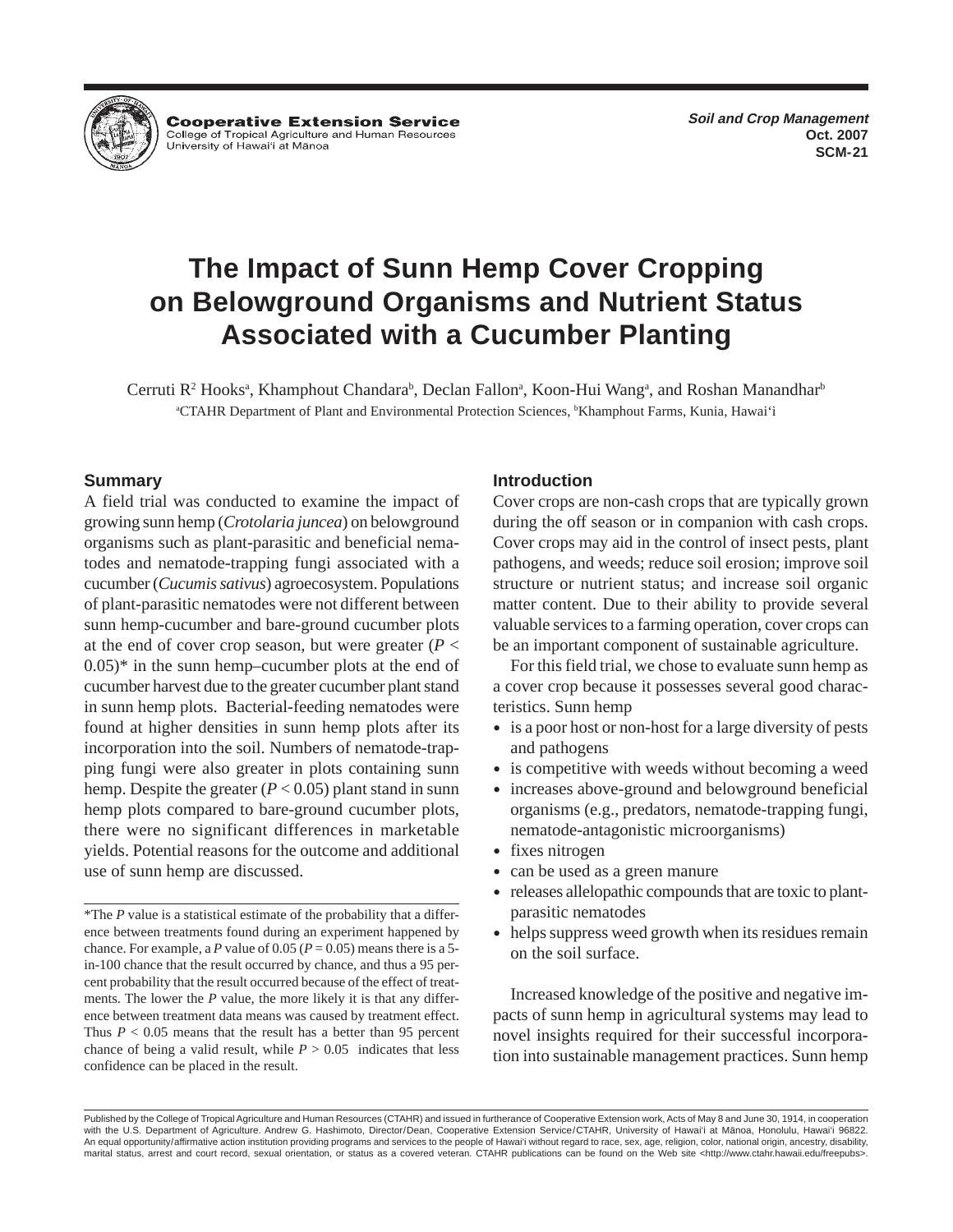

**Picture 1: Rows of sunn hemp after they have been clipped.**

and other cover crops are likely to play a significant role for organic farming and those agricultural establishments seeking greater sustainable production practices. This publication describes a field trial in which cucumbers were interplanted into sunn hemp to determine its impact on plant-parasitic nematodes as well as plant and soil nutrient contents.

# **Materials and methods**

The field experiment was conducted during 2006–2007 on the island of O'ahu, Hawai'i, at Khamphout Farm in Kunia. At the request of the producer, the study was conducted in a field that had a history of poor yields and crop failures, possibly due to nematodes and other unidentified problems (e.g., soil-borne pathogens). A randomized complete block design with four replications of each treatment type was established. Experimental plots were 12 by 12 meters. The treatments included (1) cucumber interplanted with sunn hemp seeded at 45 grams per row and (2) cucumber monoculture. Nineteen sunn hemp rows were planted 61 cm (2 ft) apart on September 08, 2006, in sunn hemp treatment plots. The sunn hemp was trimmed on occasion to maintain a height of approximately 1.2 m (4 ft). In January 2007, alternate sunn hemp rows were cut using a weed eater and tilled under using a hand tiller. The neighboring rows were allowed to stand so as to collect sunn hemp seed at a later date for future plantings. One week later, cucumbers were transplanted into the sunn hemp–tilled rows and monoculture plots. Thus, the cucumber-sunn hemp and cucumber monoculture treatments consisted of nine and 10 rows of cucumbers, respectively. Cucumber plants were planted at 46 cm (1.5 ft) between plants and 1.2 m (4 ft) between rows. Cucumber plants were later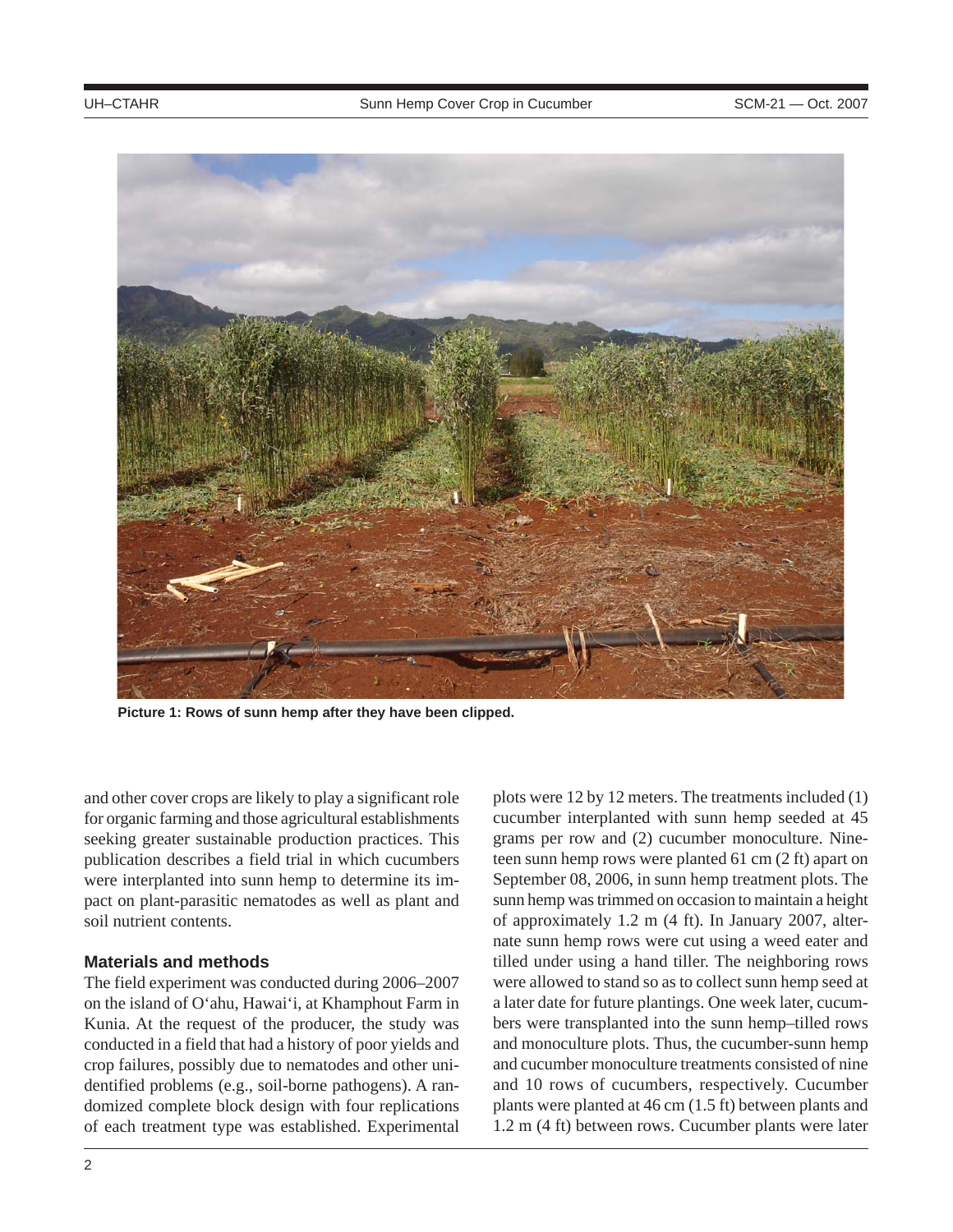

**Picture 2: Cucumber interplanted with sunn hemp.**

trellised. Cucumber harvesting was initiated in March and completed in April 2007. Samples for nematode determinations (i.e., beneficial and harmful nematodes) and plant and soil nutrient analyses were collected from all treatment plots during key periods of the experiment. Cucumber plant stands and subsequent yields in the treatments plots were documented.

# **Results**

# **Nematode assay**

Beneficial and harmful nematodes were categorized into four trophic groups: (1) bacterial-feeders, (2) fungalfeeders, (3) omnivorous and predatory nematodes (these three groups are beneficial), and (4) plant-parasitic nematodes (harmful). Bacterial-feeding nematodes commonly found included *Eucephalobus, Cephalobus, Acrobeles,*

*Acrobeloides*, *Prismatolaimus*, and *Isolaimium*. Fungalfeeding nematodes commonly found at the site were *Aphelenchus*, *Aphelenchoides, Tylenchus, Psilenchus,* and *Filenchus.* Omnivorous and predatory nematodes included *Dorylaimus* and *Discolaimus.* The most dominant plant-parasitic nematodes found were *Meloidogyne* (root-knot), followed by *Scutellonema* (spiral) and *Xiphenema* (dagger)*.*

Plant-parasitic nematode populations were not different between treatments for each time period (*P >* 0.05; Fig. 1) except for higher ( $P < 0.05$ ) numbers of rootknot nematodes from sunn hemp treatments at harvest (Fig. 2). This was tentatively influenced by the significantly greater cucumber plant stand in sunn hemp compared to bare-ground plots (Table 4).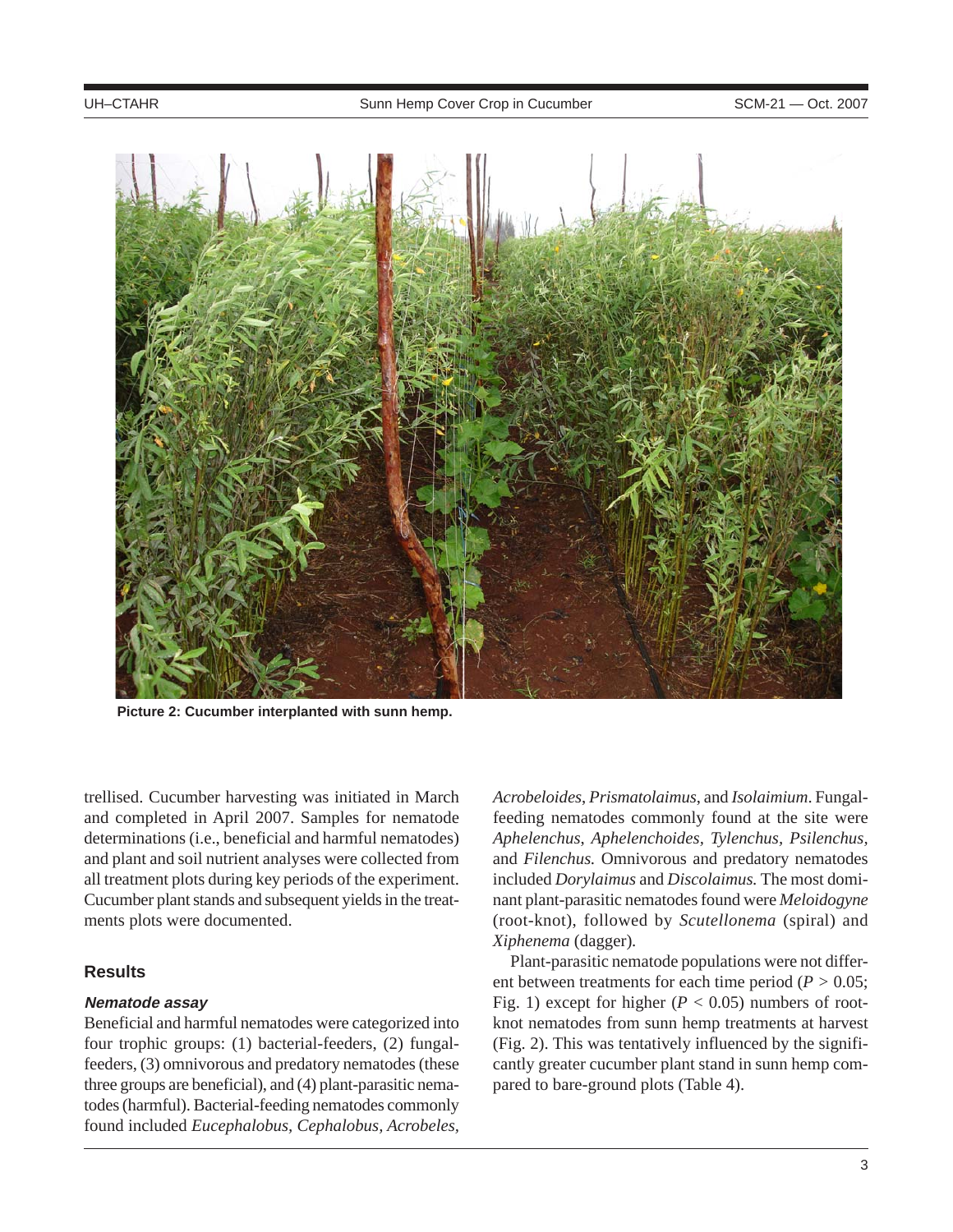

**Figure 1.** Numbers of bacterial-feeders, fungal-feeders, plant-parasitic nematodes, and predatory nematodes at pre-treatment (prior to cover crop planting), pre-planting (2 months after cover crop planting), and cucumber harvest (< 2 months after cucumber planting) in sunn hemp and bare-ground plots. An asterisk in a column indicates that the difference between bare-ground and sunn hemp treatments is significant at  $P < 0.05$  according to analysis of variance.

#### **Beneficial soil organisms**

No differences  $(P < 0.05)$  were detected between sunn hemp and bare-ground treatments for the number of beneficial nematode groups found at initiation of the experiment (i.e., prior to cover crop planting). At termination of the cover crop season (i.e., sunn hemp strip tilled) and just prior to planting the cucumber crop, numbers of bacterial-feeding nematodes, which play an important role in soil nutrient cycling, were higher (*P* < 0.05) in sunn hemp plots (Fig. 1). However, this treatment effect on bacterial-feeding nematodes did not persist through the final harvest period. As such, no differences  $(P > 0.05)$  were detected between bacteria feeders found in sunn hemp and bare-ground plots at cucumber harvest. Sunn hemp treatment did not increase population densities of fungal-feeding, omnivorous, and predatory nematodes ( $P > 0.05$ , Fig. 1). However, at cucumber harvest there were higher ( $P < 0.05$ ) numbers of nematode-trapping fungi, which are beneficial fungi that prey on plant-parasitic nematodes in sunn hemp treatment plots (Table 1).

## **Soil nutrient assay**

No significant differences were found between sunn hemp and bare-ground treatments in all the soil nutrient analyses prior to cover crop planting (January) and at termination of the cover crop (March) (Table 2). After the cucumber harvest, percentages of carbon and potassium in the soil were significantly higher in sunn hemp plots, but soil nitrogen and calcium levels were similar in both habitat types. However, percentages of nitrogen and carbon content in the cucumber foliage were higher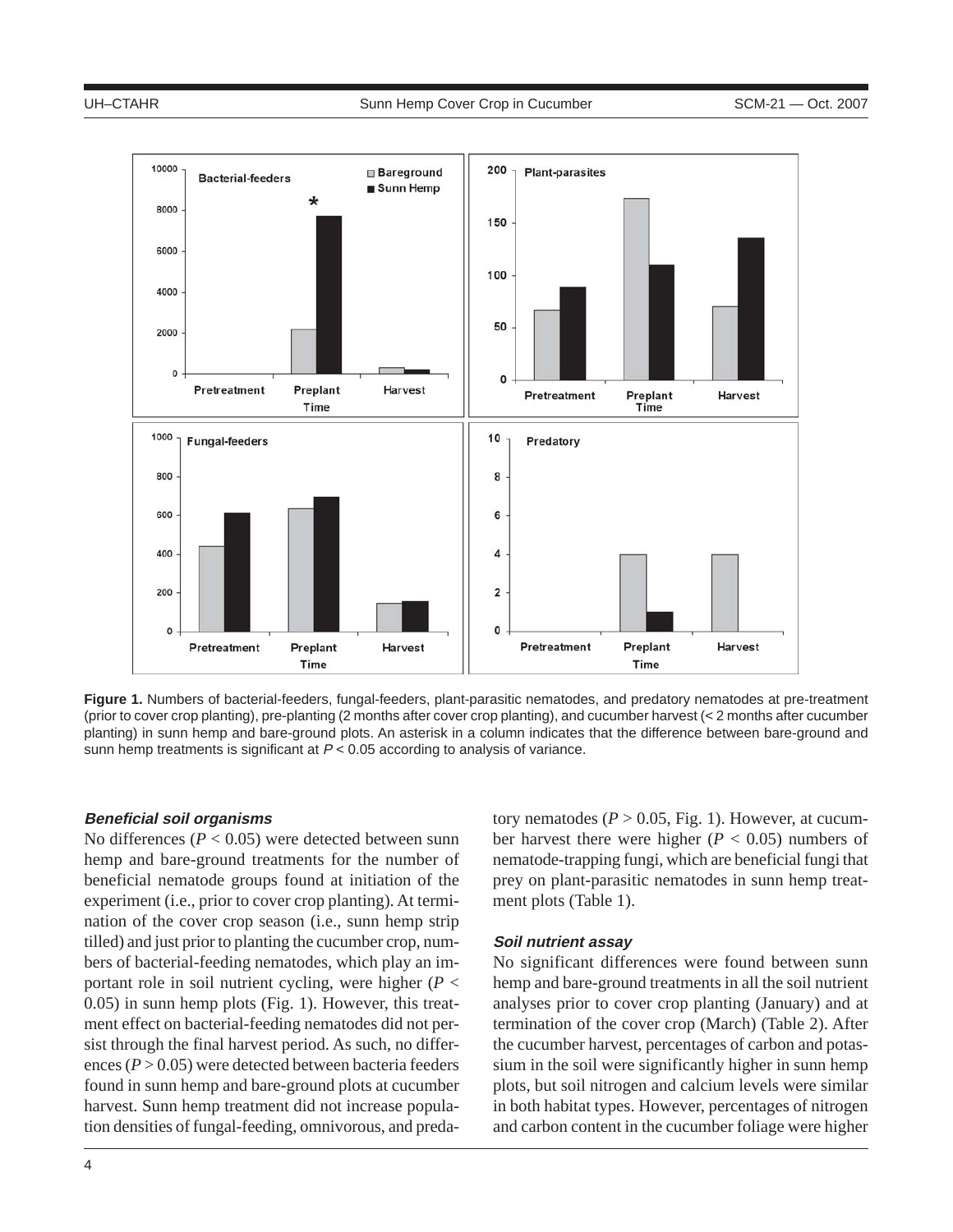

**Figure 2.** Numbers of nematode in each genus recovered at cucumber harvest in sunn hemp and bare-ground plots. For the column pair with an asterisk, there was a significant difference  $(P < 0.05)$  between sunn hemp and bare-ground plots according to analysis of variance.

**Table 1. Effect of sunn hemp treatment on nematode-trapping fungi (propagules per gram soil) at termination of the cucumber crop, 27 April 2007.**

|             | Arthrobotrys<br>oligospora | Monocosporium<br>ellipsosporium | Monocosporium<br>eudermata   | Arthrobotrys<br>brochopaga | Total                        |
|-------------|----------------------------|---------------------------------|------------------------------|----------------------------|------------------------------|
| Sunn hemp   | $3.97 \pm 0^{\circ}$       | $0 + 0^a$                       | $4.30 \pm 2.48$ <sup>a</sup> | $1.50 \pm 1.72$ a          | $3.37 \pm 6.74$ <sup>a</sup> |
| Bare ground | $1.32 \pm 1.32$ a          | $1.32 \pm 0.76$ <sup>a</sup>    | $1.32 \pm 0.76$ <sup>a</sup> | $0.71 \pm 0^{\circ}$       | $1.96 \pm 2.48$ b            |

Due to poor plant growth, no nematode-trapping fungi were detected from the first replication. Thus, means are averages of three replications. Means in a column followed by same letter are not different  $(P > 0.05)$  according to protective LSD mean separation based on square root transformation  $(\sqrt{[0.5 + x]})$ .

|                   | Nitrogen (%)                   | Carbon (%)                     | Calcium (ppm)                | Potassium (ppm)           |
|-------------------|--------------------------------|--------------------------------|------------------------------|---------------------------|
| Jan. 2007         |                                |                                |                              |                           |
| Sunn hemp         | $0.13 \pm 0.0025$ <sup>a</sup> | $1.44 \pm 0.0918$ <sup>a</sup> | $2896 \pm 1521$ <sup>a</sup> | $403 \pm 37$ <sup>a</sup> |
| Bare ground       | $0.13 \pm 0.0025$ <sup>a</sup> | $1.36 \pm 0.0330$ <sup>a</sup> | $1387 \pm 48$ <sup>a</sup>   | $352 \pm 18$ <sup>a</sup> |
| <b>March 2007</b> |                                |                                |                              |                           |
| Sunn hemp         | $0.14 \pm 0.0025$ <sup>a</sup> | $1.46 \pm 0.0906$ <sup>a</sup> | ٠                            |                           |
| Bare ground       | $0.13 \pm 0.0025$ <sup>a</sup> | $1.31 \pm 0.0325$ <sup>a</sup> | ۰                            | $\overline{\phantom{a}}$  |
| <b>May 2007</b>   |                                |                                |                              |                           |
| Sunn hemp         | $0.14 \pm 0.0075$ <sup>a</sup> | $315 \pm 0.1180$ <sup>a</sup>  | $3080 \pm 1635$ <sup>a</sup> | $315 \pm 31$ <sup>a</sup> |
| Bare ground       | $0.12 \pm 0.0029$ <sup>a</sup> | $237 \pm 0.0240$ b             | $1333 \pm 35$ <sup>a</sup>   | $237 \pm 12^{b}$          |

Means are averages of four replications. Means in a column for each sampling date followed by the same letter are not different ( $P > 0.05$ ) according to protective LSD mean separation. Mean separation for %N and %C are based on square root transformation (√[0.5 + x]), but only true means are presented.

5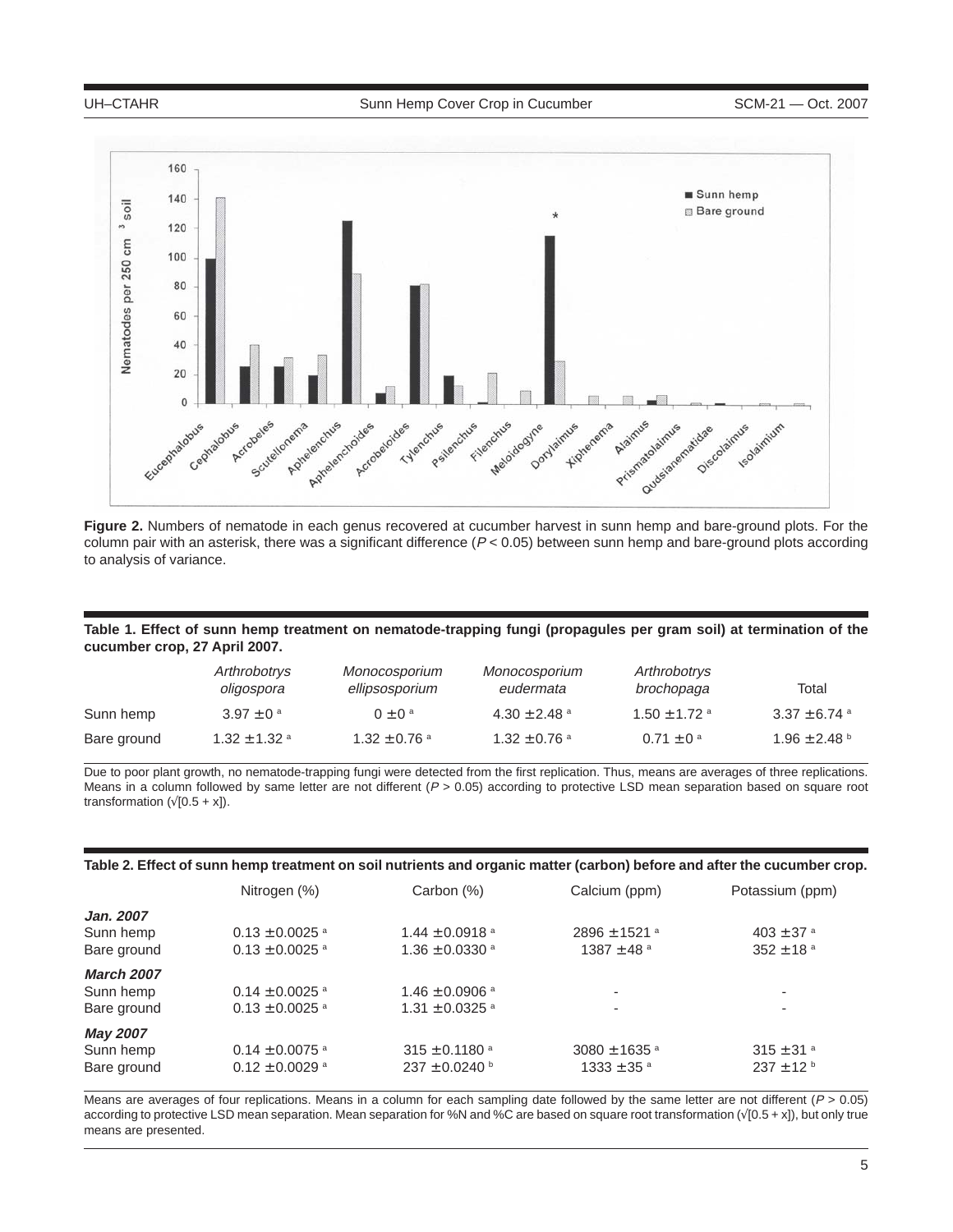$(P<0.05)$  in sunn hemp treatments compared with bareground plots by the final harvest period (Table 3).

## **Crop yield**

Although there is a trend toward greater total number of cucumber fruits and yields in sunn hemp treatments compared to bare-ground cucumber plots, there was no significant difference between the two treatments (Table 4). Overall yields were influence by cucumber plant stand, which was higher  $(P < 0.05)$  in sunn hemp plots than in bare-ground plots (Table 4). These differences in plant stand caused a significant amount of yield variation among plots.

# **Discussion and conclusion**

During this field trial, there were some benefits to incorporating sunn hemp into the cucumber planting. These included an increase in the numbers of bacterialfeeding nematodes, which are involved in soil nutrient recycling, and of nematode-trapping fungi. These facultative fungi form trapping structure to catch, feed on, and eventually kill plant-parasitic nematodes. There was also an increase in percent nitrogen and carbon detected in the leaves of cucumber plants in sunn hemp plots compared to cucumber monoculture. In addition, the total cucumber plant stand was three times greater in sunn hemp plots compared to monoculture habitats. Despite these benefits, there were no significant difference in yields between sunn hemp and bare-ground treatments. The overall higher fruit numbers and yield in sunn hemp plots were negated by the number of cull fruits caused by melon fly (*Dacus cucurbitae*) stings. The standard practice for controlling melon fly includes planting sorghum along the field border and spraying it with GF-120 NF Naturalyte Fruit Fly Bait. Although sorghum was planted around the study site, fruit flies were observed roosting on the sunn hemp. Thus, in instances where sunn hemp is grown with a cash crop, it can possibly be used as a trap crop to manage fruit flies by spraying the bait directly on the sunn hemp. This might eliminate the need to plant sorghum borders and result in better fruit fly control.

Although sunn hemp is becoming increasingly popular for use as a cover crop, sunn hemp seed is not always readily available owing to the fact that the United States relies heavily on international imports. Intercropping sunn hemp with a cash crop will allow growers to harvest sunn hemp seed and maintain a seed source with-

**Table 3. Effect of sunn hemp treatment on leaf nutrients at termination of the cucumber crop, April 2007.**

|             | % $N$             | % C                |
|-------------|-------------------|--------------------|
| Sunn hemp   | $6.13 \pm 0.24$ a | $40.18 \pm 0.55$ a |
| Bare ground | $4.88 \pm 0.18$ b | $36.67 \pm 0.60$ b |

Means are average of 24 replications. Means in a column followed by same letter are not different ( $P > 0.05$ ) accorhÈng to protective LSD mean separation.

out taking the entire field out of cash crop production.

Lastly, one of the main purposes of conducting this trial was to determine if sunn hemp could be used to reduce populations of root-knot nematodes. However, higher root-knot nematode numbers were found in sunn hemp than monoculture cucumber treatment plots by final harvest. This may have been due to the fact that the poor cucumber stands in monoculture treatment plots provided limited amounts of roots for root-knot nematodes to feed on. Previously, the owner had discontinued use of the test field because of consistent crop failure and poor yields, and the field had been left fallow for some time. However, we chose to conduct the study at this site in the interest of the grower. The increase in cucumber plant stand in sunn hemp plots compared to monoculture plots suggests that growing the sunn hemp changed some properties at the field site that resulted in a healthier plant stand. Future studies may include: (1) investigating the cause of plant stand reduction and (2) determining why the cucumber plant stand was significantly greater when grown with sunn hemp.

In addition to sunn hemp, field studies are currently being conducted in California, Florida, and Hawai'i to maximize the on-farm benefits of marigold (*Tagestes patula*) and cowpea (*Vigna unguiculata*). Our research aims include creating environments within crop fields that are conducive to good crop growth. We hope to increase the long-term viability of agricultural communities by providing growers with research-based information that increases their production efficiency, safeguards the environment, reduces risk, minimizes product loss, and safeguards farmers from economic hardship.